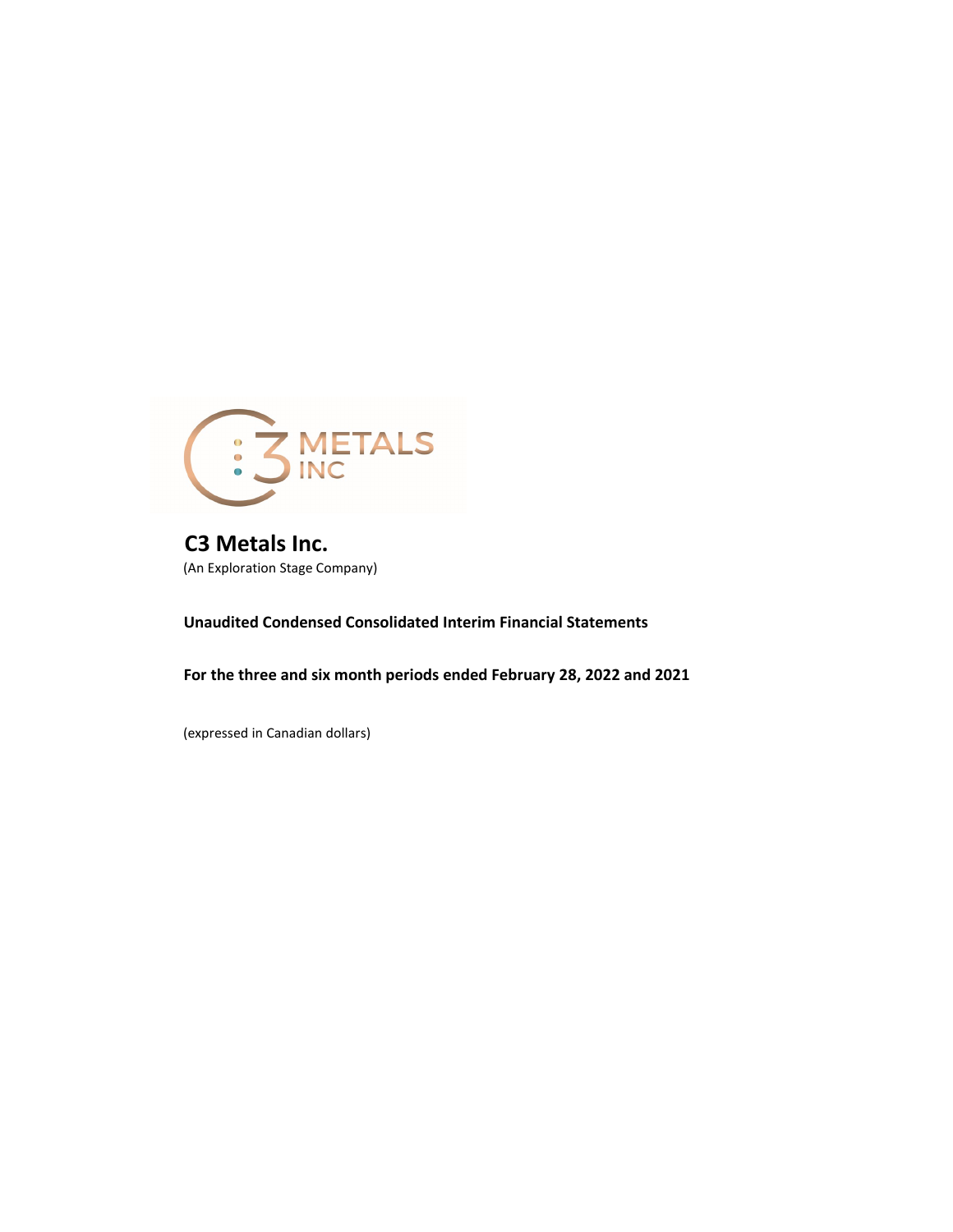# (An Exploration Stage Company) **Unaudited Consolidated Interim Statements of Financial Position**



(expressed in Canadian dollars)

|                                            | February 28,<br>2022 | August 31,<br>2021 |
|--------------------------------------------|----------------------|--------------------|
|                                            | \$                   | \$                 |
| <b>Assets</b>                              |                      |                    |
| Current assets:                            |                      |                    |
| Cash and cash equivalents                  | 16,539,351           | 5,846,804          |
| Restricted deposits (note 4)               | 50,200               | 50,076             |
| Amounts receivable (note 5)                | 115,043              | 35,701             |
| Prepaid expenses                           | 611,008              | 215,071            |
| Marketable securities (note 6)             | 545,659              | 127,803            |
|                                            |                      |                    |
|                                            | 17,861,261           | 6,275,455          |
| Equipment                                  | 75,208               | 70,518             |
| Mineral exploration properties (note 7)    | 16,522,814           | 11,399,281         |
| Deferred exploration expenditures (note 7) | 16,113,151           | 10,449,527         |
|                                            |                      |                    |
|                                            | 32,711,173           | 21,919,326         |
| <b>Total assets</b>                        | 50,572,434           | 28,194,781         |
| <b>Liabilities</b>                         |                      |                    |
| Current liabilities:                       |                      |                    |
| Accounts payable and accrued liabilities   | 979,437              | 1,146,648          |
|                                            |                      |                    |
| <b>Total liabilities</b>                   | 979,437              | 1,146,648          |
| <b>Shareholders' equity</b>                |                      |                    |
| Capital stock (note 8)                     | 62,570,390           | 39,869,436         |
| Warrants (note 8)                          | 66,390               | 66,390             |
| <b>Contributed surplus</b>                 | 4,979,021            | 4,064,303          |
| <b>Accumulated deficit</b>                 | (17, 573, 585)       | (15,639,442)       |
| Accumulated other comprehensive loss       | (449, 219)           | (1, 312, 554)      |
|                                            |                      |                    |
| <b>Total shareholders' equity</b>          | 49,592,997           | 27,048,133         |
| Total liabilities and shareholders' equity | 50,572,434           | 28,194,781         |
|                                            |                      |                    |

Going concern (note 1)

*The accompanying notes are an integral part of these condensed consolidated interim financial statements.*

Approved by the Board of Directors:

Director Director

*/s/ Antony Manini /s/ Kimberly Ann Arntson*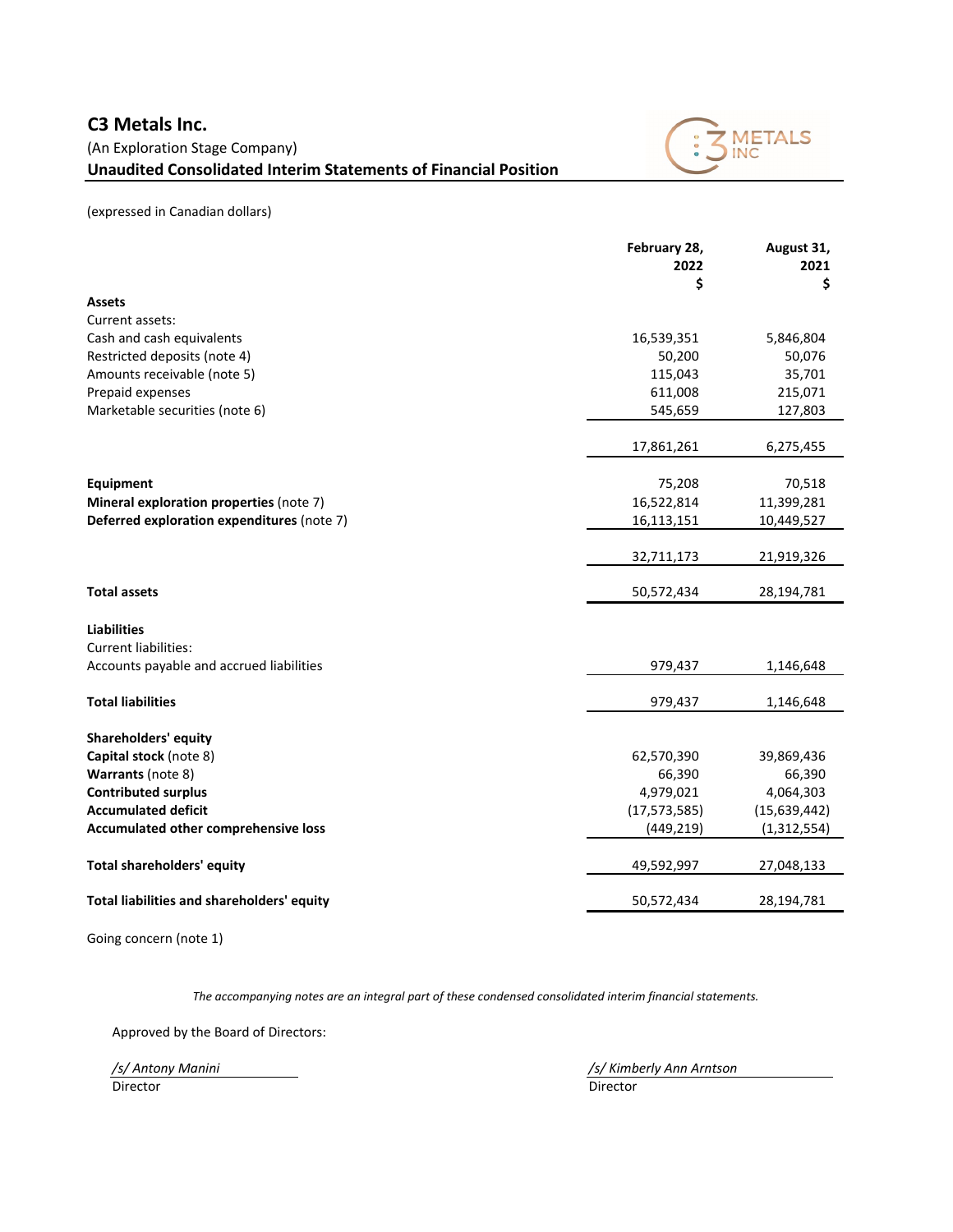# **C3 Metals Inc.**

(An Exploration Stage Company)

**Unaudited Consolidated Interim Statements of Operations and Comprehensive Loss**



(expressed in Canadian dollars)

|                                                                                                   | Three months<br>ended<br>February 28,<br>2022<br>\$ | <b>Three months</b><br>ended<br>February 28,<br>2021<br>\$ | Six months<br>ended<br>February 28,<br>2022<br>\$ | Six months<br>ended<br>February 28,<br>2021<br>\$ |
|---------------------------------------------------------------------------------------------------|-----------------------------------------------------|------------------------------------------------------------|---------------------------------------------------|---------------------------------------------------|
| <b>Expenses</b>                                                                                   |                                                     |                                                            |                                                   |                                                   |
| Promotion and investor relations                                                                  | 153,123                                             | 96,119                                                     | 403,391                                           | 152,340                                           |
| Regulatory authority and transfer agent fees                                                      | 13,160                                              | 8,173                                                      | 49,288                                            | 14,444                                            |
| Legal, accounting, audit and financial advisory                                                   | 53,343                                              | 32,751                                                     | 123,282                                           | 54,943                                            |
| Office, general and administrative                                                                | 363,374                                             | 313,829                                                    | 717,819                                           | 552,793                                           |
| Project generation and evaluation                                                                 | 1,167                                               |                                                            | 3,367                                             | 1,412                                             |
| Share based compensation (note 8)                                                                 | 231,309                                             | 281,300                                                    | 532,733                                           | 281,300                                           |
|                                                                                                   | 815,476                                             | 732,172                                                    | 1,829,880                                         | 1,057,232                                         |
| Interest income                                                                                   | (17, 436)                                           | (1,930)                                                    | (19, 477)                                         | (4,704)                                           |
| Loss (gain) on marketable securities (note 6)                                                     | 55,179                                              | (294,000)                                                  | 32,144                                            | (346,500)                                         |
| Foreign exchange loss (gain)                                                                      | 83,250                                              | (156)                                                      | 91,596                                            | 6,162                                             |
|                                                                                                   | 120,993                                             | (296, 086)                                                 | 104,263                                           | (345, 042)                                        |
| Net loss for the period                                                                           | 936,469                                             | 436,086                                                    | 1,934,143                                         | 712,190                                           |
| Other comprehensive loss (income)<br>Items that may be subsequently reclassified<br>to operations |                                                     |                                                            |                                                   |                                                   |
| Foreign currency translation adjustment                                                           | (692, 012)                                          | 180,359                                                    | (863, 335)                                        | 168,117                                           |
| Total comprehensive loss for the period                                                           | 244,457                                             | 616,445                                                    | 1,070,808                                         | 880,307                                           |
| Loss per common share:<br><b>Basic and diluted</b>                                                | 0.00                                                | 0.00                                                       | 0.00                                              | 0.00                                              |
|                                                                                                   |                                                     |                                                            |                                                   |                                                   |
| Weighted average number of common shares outstanding:<br><b>Basic and diluted</b>                 | 587,335,071                                         | 385,012,911                                                | 542,523,015                                       | 380,063,416                                       |

*The accompanying notes are an integral part of these condensed consolidated interim financial statements.*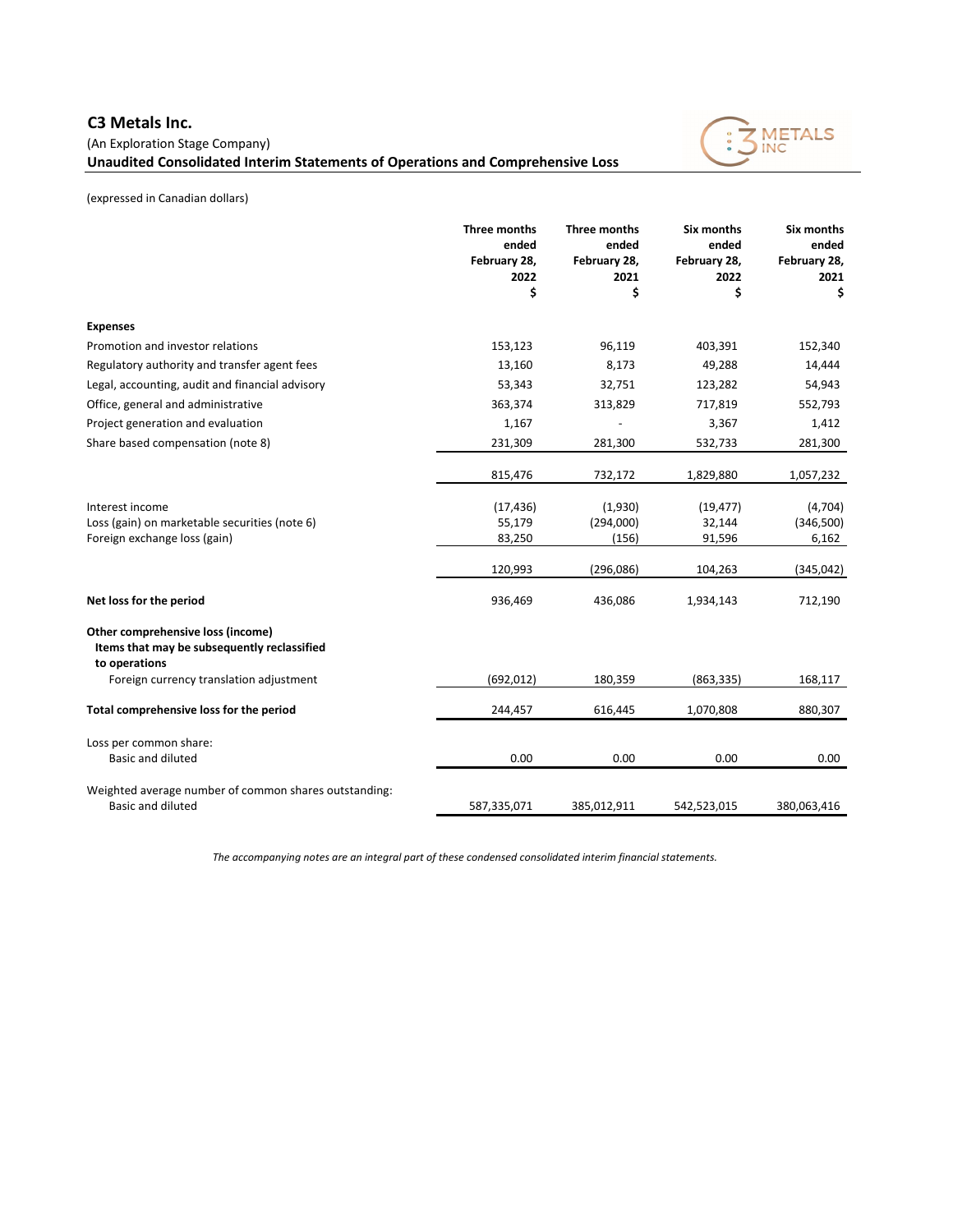# **C3 Metals Inc.**

# (An Exploration Stage Company) **Unaudited Consolidated Interim Statements of Changes in Shareholders' Equity**



(expressed in Canadian dollars)

|                                                                            | Capital stock<br>#       | \$.                      | Warrants<br># | \$.                      | Contributed<br>surplus<br>Ś | Accumulated<br>deficit<br>Ŝ. | Accumulated<br>other<br>comprehensive<br>loss<br>\$ | <b>Total</b><br>shareholders'<br>equity<br>\$. |
|----------------------------------------------------------------------------|--------------------------|--------------------------|---------------|--------------------------|-----------------------------|------------------------------|-----------------------------------------------------|------------------------------------------------|
| Balance, August 31, 2021                                                   | 460,182,703              | 39,869,436               | 5,200,000     | 66,390                   | 4,064,303                   | (15, 639, 442)               | (1, 312, 554)                                       | 27,048,133                                     |
| Net loss for the period                                                    |                          |                          |               |                          | ÷                           | (1,934,143)                  | ÷                                                   | (1,934,143)                                    |
| Foreign currency translation adjustment                                    |                          |                          |               |                          | $\overline{a}$              |                              | 863,335                                             | 863,335                                        |
| Total comprehensive loss for the period                                    | $\overline{\phantom{a}}$ |                          |               |                          | $\overline{a}$              | (1,934,143)                  | 863,335                                             | (1,070,808)                                    |
| Shares issued for Jasperoide property interest (note 7)                    | 25,001,540               | 5,100,314                |               |                          |                             |                              |                                                     | 5,100,314                                      |
| Brokered private placement of shares (note 8)                              | 101,582,178              | 19,300,614               |               |                          |                             |                              | $\overline{a}$                                      | 19,300,614                                     |
| Broker warrants issued to finders (note 8)                                 | $\overline{a}$           | (634, 100)               |               |                          | 634,100                     |                              |                                                     |                                                |
| Share issue costs                                                          | $\overline{\phantom{a}}$ | (1,339,178)              |               |                          | $\overline{a}$              |                              |                                                     | (1, 339, 178)                                  |
| Exercise of broker warrants (note 8)                                       | 423,800                  | 32,137                   |               |                          | (10, 948)                   |                              |                                                     | 21,189                                         |
| Shares issued for vested restricted share units (note 8)                   | 1,500,000                | 165,000                  |               |                          | (165,000)                   |                              |                                                     | $\overline{\phantom{a}}$                       |
| Shares issued for deferred share units (note 8)                            | 814,014                  | 76,167                   |               | $\overline{a}$           | (76, 167)                   |                              | ÷                                                   |                                                |
| Restricted share unit compensation charge (note 8)                         | $\overline{\phantom{a}}$ | $\overline{a}$           |               | ÷,                       | 55,000                      |                              | $\overline{\phantom{a}}$                            | 55,000                                         |
| Stock option compensation charge (note 8)                                  | $\sim$                   | $\overline{\phantom{a}}$ |               | $\overline{\phantom{a}}$ | 477,733                     |                              |                                                     | 477,733                                        |
|                                                                            | 129,321,532              | 22,700,954               |               |                          | 914,718                     | (1,934,143)                  | 863,335                                             | 22,544,864                                     |
| Balance, February 28, 2022                                                 | 589,504,235              | 62,570,390               | 5,200,000     | 66,390                   | 4,979,021                   | (17, 573, 585)               | (449, 219)                                          | 49,592,997                                     |
| Balance, August 31, 2020                                                   | 375,168,311              | 29,702,603               | 29,229,750    | 564,110                  | 2,735,436                   | (10, 111, 974)               | (772, 884)                                          | 22,117,291                                     |
| Net loss for the period                                                    |                          |                          |               |                          | ÷                           | (712, 190)                   |                                                     | (712, 190)                                     |
| Foreign currency translation adjustment                                    | $\overline{a}$           |                          |               |                          | $\overline{a}$              | $\overline{\phantom{a}}$     | (168, 117)                                          | (168, 117)                                     |
|                                                                            |                          |                          |               |                          |                             |                              |                                                     |                                                |
| Total comprehensive loss for the period                                    | $\overline{a}$           |                          |               |                          | ÷                           | (712, 190)                   | (168, 117)                                          | (880, 307)                                     |
| Brokered private placement of shares (note 8)                              | 52,960,779               | 7,414,509                |               |                          |                             |                              | $\overline{a}$                                      | 7,414,509                                      |
| Broker warrants issued to finders (note 8)                                 | $\overline{a}$           | (286,000)                |               | $\overline{a}$           | 286,000                     |                              | $\sim$                                              | $\overline{\phantom{a}}$                       |
| Share issue costs                                                          |                          | (654, 396)               |               |                          |                             |                              |                                                     | (654, 396)                                     |
| Exercise of warrants (note 8)                                              | 2,347,500                | 283,220                  | (2,347,500)   | (48, 470)                | $\overline{a}$              |                              | $\overline{\phantom{a}}$                            | 234,750                                        |
| Exercise of broker warrants (note 8)<br>Exercise of stock options (note 8) | 24,000<br>8,060,000      | 1,820<br>807,059         |               | $\overline{a}$<br>Ĭ.     | (620)<br>(326,059)          |                              | ÷                                                   | 1,200<br>481,000                               |
| Restricted share unit compensation charge (note 8)                         | $\overline{a}$           |                          |               |                          | 27,500                      |                              |                                                     | 27,500                                         |
| Stock option compensation charge (note 8)                                  | $\overline{\phantom{a}}$ | $\overline{a}$           |               |                          | 253,800                     |                              |                                                     | 253,800                                        |
|                                                                            |                          |                          |               |                          |                             |                              |                                                     |                                                |
|                                                                            | 63,392,279               | 7,566,212                | (2,347,500)   | (48, 470)                | 240,621                     | (712, 190)                   | (168, 117)                                          | 6,878,056                                      |
| Balance, February 28, 2021                                                 | 438,560,590              | 37,268,815               | 26,882,250    | 515,640                  | 2,976,057                   | (10,824,164)                 | (941,001)                                           | 28,995,347                                     |

*The accompanying notes are an integral part of these condensed consolidated interim financial statements.*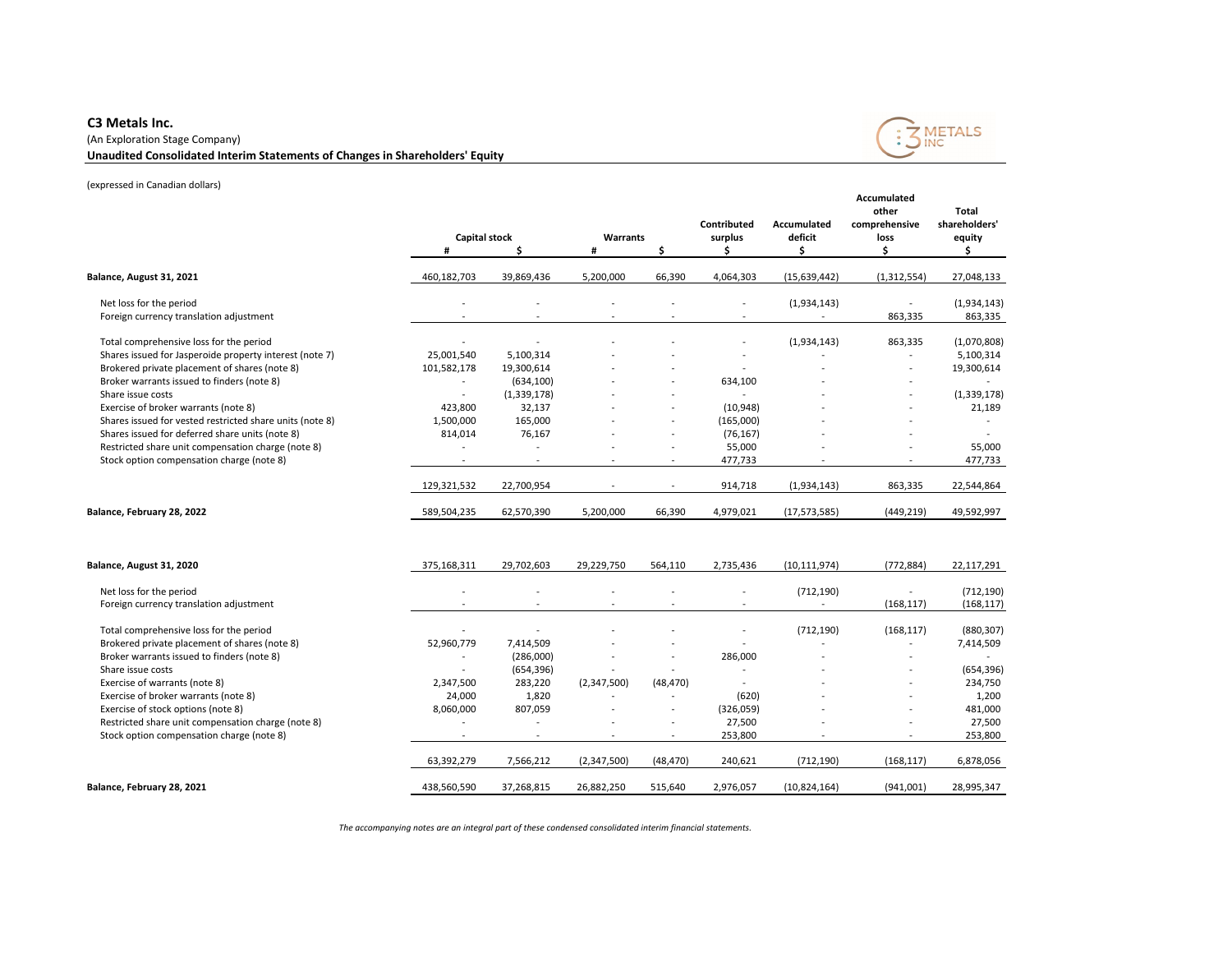

|                                                 | Six months<br>ended<br>February 28,<br>2022<br>\$ | <b>Six months</b><br>ended<br>February 28,<br>2021<br>\$ |
|-------------------------------------------------|---------------------------------------------------|----------------------------------------------------------|
| Cash provided by (used in)                      |                                                   |                                                          |
| <b>Operating activities</b>                     |                                                   |                                                          |
| Net loss for the period                         | (1,934,143)                                       | (712, 190)                                               |
| Items not affecting cash:                       |                                                   |                                                          |
| Share based compensation (note 8)               | 532,733                                           | 281,300                                                  |
| Depreciation of equipment                       | 196                                               | 71                                                       |
| Interest income on restricted deposits          | (124)                                             | (49)                                                     |
| Loss (gain) on marketable securities (note 6)   | 32,144                                            | (346,500)                                                |
| Change in working capital items:                |                                                   |                                                          |
| Amounts receivable                              | (4, 342)                                          | (66, 548)                                                |
| Prepaid expenses                                | (395, 937)                                        | (67,061)                                                 |
| Accounts payable and accrued liabilities        | (819, 840)                                        | (118, 732)                                               |
|                                                 | (2,589,313)                                       | (1,029,709)                                              |
| <b>Investing activities</b>                     |                                                   |                                                          |
| Purchase of equipment                           | (7, 562)                                          | (32, 712)                                                |
| Mineral exploration property costs (note 7)     | (395, 586)                                        | (44, 654)                                                |
| Deferred exploration expenditures (note 7)      | (4, 297, 617)                                     | (805, 766)                                               |
|                                                 | (4,700,765)                                       | (883, 132)                                               |
| <b>Financing activities</b>                     |                                                   |                                                          |
| Issuance of common shares (note 8)              | 19,300,614                                        | 7,414,509                                                |
| Share issue costs                               | (1, 339, 178)                                     | (654, 396)                                               |
| Exercise of warrants (note 8)                   |                                                   | 234,750                                                  |
| Exercise of broker warrants (note 8)            | 21,189                                            | 1,200                                                    |
| Exercise of stock options (note 8)              |                                                   | 481,000                                                  |
|                                                 | 17,982,625                                        | 7,477,063                                                |
| Net change in cash and cash equivalents         | 10,692,547                                        | 5,564,222                                                |
| Cash and cash equivalents - Beginning of period | 5,846,804                                         | 3,235,301                                                |
| Cash and cash equivalents - End of period       | 16,539,351                                        | 8,799,523                                                |

Supplemental cash flow information (note 13)

*The accompanying notes are an integral part of these condensed consolidated interim financial statements.*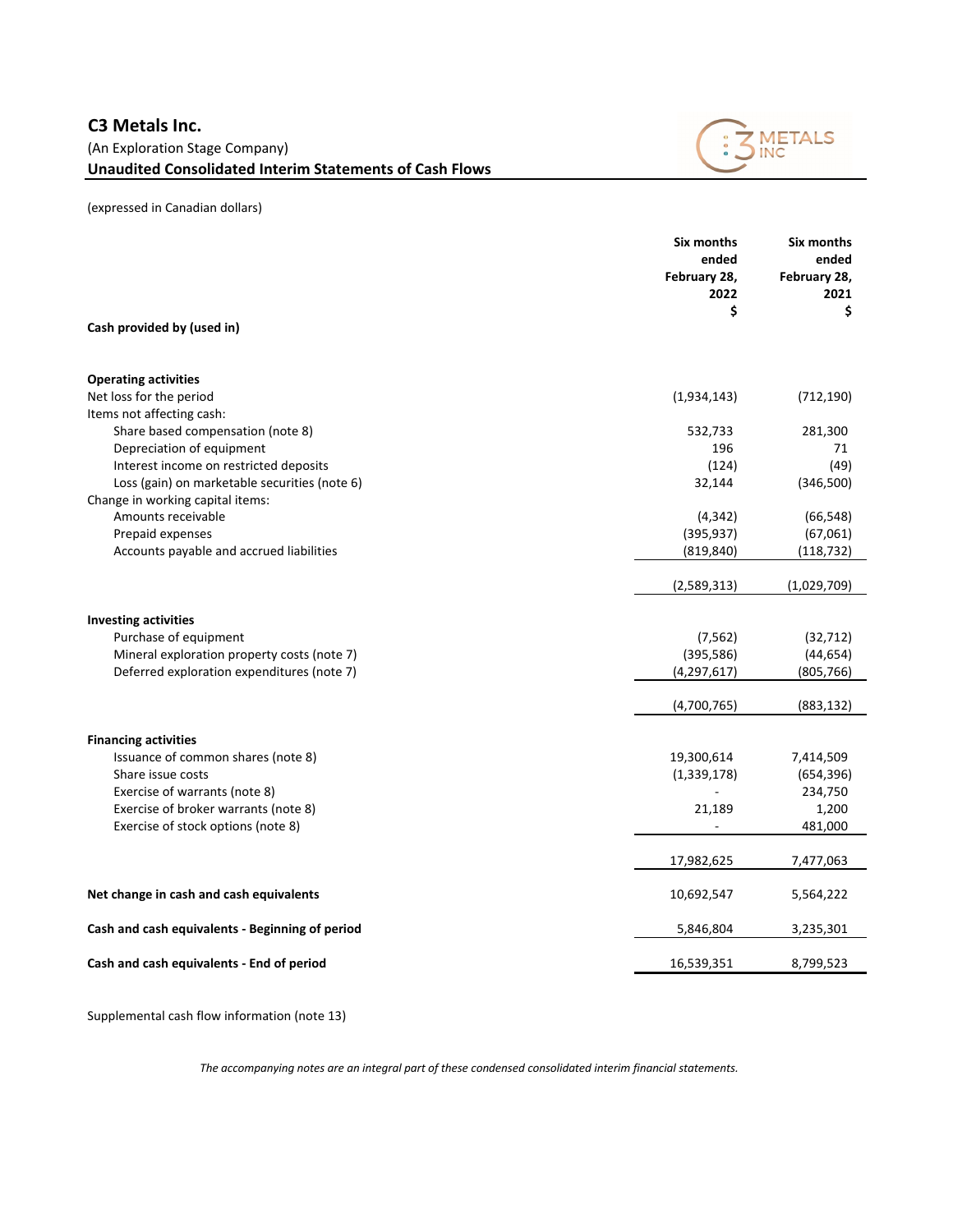

## **1. Nature of operations and going concern**

#### **General information**

On July 31, 2020, the company changed its name to C3 Metals Inc. (referred to herein collectively with its subsidiaries as the "Company") from Carube Copper Corp. Additionally, the Company's ticker symbol on the TSX Venture Exchange ("TSX-V") was changed to CCCM. On June 18, 2015, Miocene Resources Limited ("Miocene")<br>completed a reverse takeover with Carube Resources Inc. (CRI). Corp.

C3 Metals Inc. is an exploration stage junior mining company. Since November of 2009, the Company has been engaged in the identification, acquisition, evaluation and exploration of mineral properties. The Company has not determined whether any of its properties contain mineral resources that are economically recoverable. The recoverability of any amounts recorded for mineral exploration properties and deferred exploration expenditures is dependent upon the discovery of economically recoverable resources, the ability of the Company to obtain the necessary financing to complete the development of these resources and upon attaining future profitable production from the properties or sufficient proceeds from disposition of the properties.

The Company's registered office is located at 161 Bay Street, 27th Floor, Toronto, Ontario, Canada where it is domiciled. The Company's subsidiaries include: Carube<br>Resources Inc., domiciled in Toronto, Canada; Carube Reso Resource Group Limited, domiciled in Toronto, Canada; and, C3 Metals Peru S.A.C. (formerly KA Oro S.A.C.), domiciled in Lima, Peru.

#### **Going concern**

These consolidated financial statements have been prepared using International Financial Reporting Standards (IFRS) applicable to a going concern which assumes that the Company will be able to continue its operations and will be able to realize its assets and discharge its liabilities in the normal course of business for the foreseeable future.

From inception to date, the Company has incurred losses from operations and has had negative cash flows from operating activities. As at February 28, 2022, the Company had working capital of \$16,881,824. Given the Company's plans for significant exploration expenditures focused on the Jasperoide. Peru project and also on the Jamaican projects during 2022, existing funds on hand at quarter end are not sufficient to support planned exploration costs, costs of acquiring new exploration properties or ongoing corporate costs over the coming year. These conditions raise material uncertainties that may cast significant doubt about the Company's ability to continue as a going concern, and accordingly, the appropriateness of the use of the accounting principles applicable to a going concern. The Company will require additional funding to be able to advance and retain mineral exploration property interests and to meet ongoing requirements for general operations. The ability of the Company to continue as a going concern is dependent on its ability to raise required financing whether through equity or debt financing; through joint ventures; the generation of profits from operations; or, the sale of property assets in the future.

There is no assurance that additional future funding will be available to the Company, or that it will be available on terms which are acceptable to management.

These consolidated financial statements do not reflect any adjustments to the carrying values of assets and liabilities and the reported amounts of expenses and statement of financial position classifications that would be necessary if the Company were unable to realize its assets and settle its liabilities as a going concern in the normal course of operations. Such adjustments could be material.

## **2. Significant accounting policies**

#### **Statement of compliance with International Financial Reporting Standards**

These unaudited condensed consolidated interim financial statements have been prepared in accordance with International Accounting Standard 34, Interim Financial Reporting (IAS 34). These condensed consolidated interim financial statements do not include all the information and disclosures required in annual financial statements and should be read in conjunction with the Company's annual consolidated financial statements for the years ended August 31, 2021 and 2020 which have been prepared in accordance with IFRS. These financial statements were approved by the board of directors for issue on April 27, 2022.

#### **General information and basis of consolidation**

 C3 Metals Inc. was incorporated under the *Business Corporations Act (Ontario)* on March 29, 2010. The Company completed a reverse takeover with CRI on June 18, 2015. Carube Resources Inc. was incorporated under the *Business Corporations Act (Ontario)* on August 2, 2007 under the name 2144321 Ontario Inc. and was inactive until October 2009 at which time its name was changed to CRI. On March 31, 2011, CRI incorporated Carube Resources Jamaica Limited (CRJL), a wholly-owned Jamaican subsidiary, in order for it to hold the Bellas Gate project mineral exploration licences and to conduct business as operator of the project. On March 31, 2012, CRI acquired all of the outstanding shares of Rodinia Jamaica Limited (RJL) in exchange for common shares of CRI. RJL held title to four Special Exclusive Prospecting Licenses (SEPLs) in Jamaica. On February 26, 2020, the Company acquired all of the outstanding shares of Latin America Resource Group Limited (LARG) along with its wholly-owned Peruvian subsidiary, KA Oro S.A.C., which has been renamed C3 Metals Peru S.A.C. (C3 Peru).

The Company's financial statements consolidate those of the parent company and each of its 100% wholly-owned subsidiaries CRI, CRJL, RJL, LARG and C3 Peru. All inter company balances and transactions are eliminated upon consolidation. The consolidated financial statements are expressed in Canadian dollars and are prepared using the historical cost method.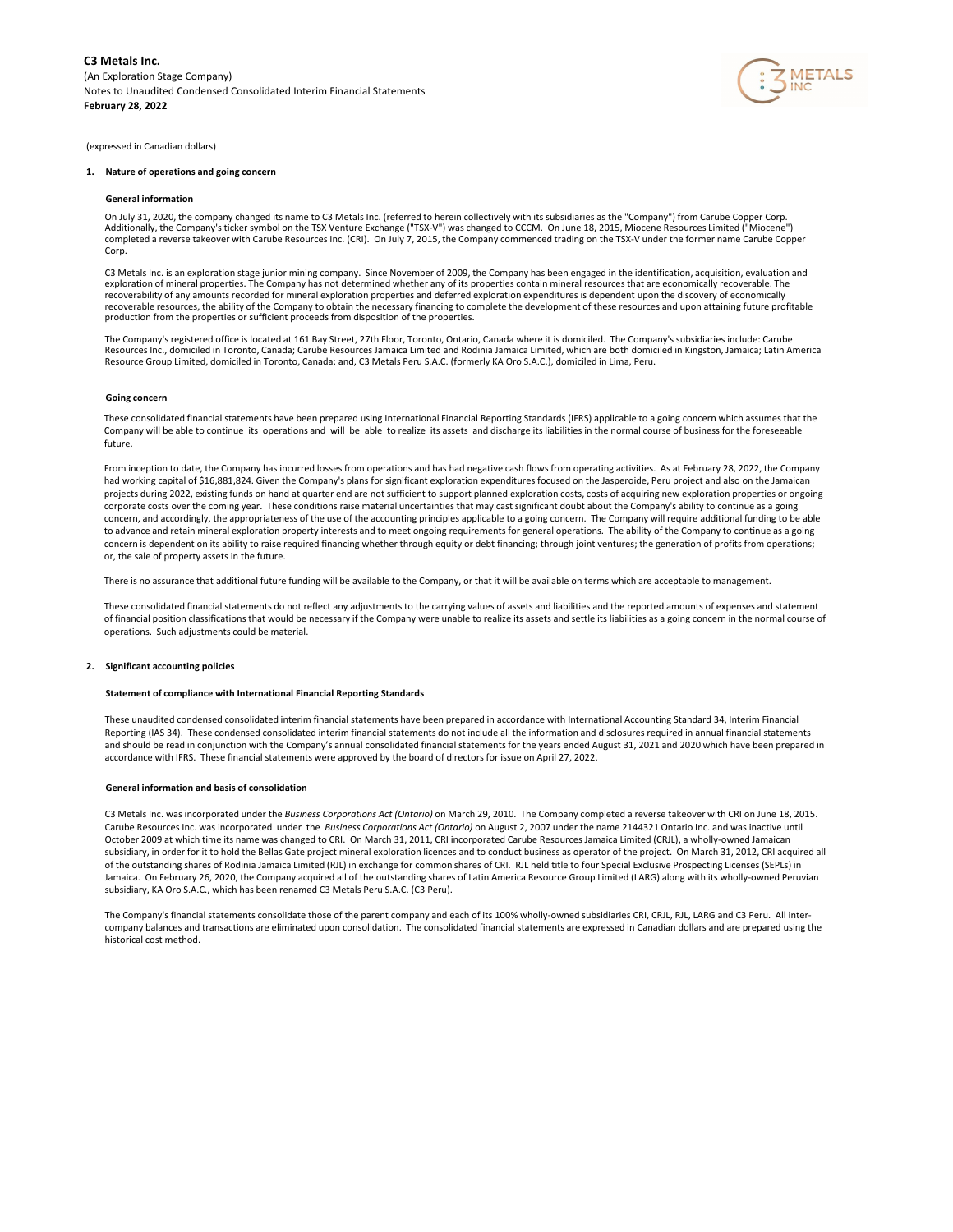

#### **Critical accounting estimates and judgments**

The preparation of interim financial statements requires management to make judgments, estimates and assumptions that affect the application of accounting policies and the reported amounts of assets and liabilities, income and expense. Actual results may differ from these estimates.

In preparing these condensed interim financial statements, the significant judgments made by management in applying the Company's accounting policies and the key sources of estimation uncertainty were the same as those that applied to the consolidated financial statements for the year ended August 31, 2021.

## **3. Summary of significant accounting policies**

These condensed consolidated interim financial statements have been prepared using accounting policies that are consistent with those used in the preparation of the Company's audited annual consolidated financial statements for the years ended August 31, 2021 and 2020 except as described in the notes to these condensed consolidated interim financial statements.

### **New and revised accounting standards**

Certain pronouncements were issued by the International Accounting Standards Board (IASB) or the International Financial Reporting Interpretations Committee (IFRIC) that are mandatory for accounting years ended after December 31, 2021. Many are not applicable or do not have a significant impact on the Company and have been excluded from the summary below.

#### **Presentation of Financial Statements (Amendment to IAS 1)**

The amendments to IAS 1, clarify the presentation of liabilities. The classification of liabilities as current or non-current is based on contractual rights that are in existence at the end of the reporting period and is affected by expectations about whether an entity will exercise its right to defer settlement. A liability not due over the next twelve months is classified as non-current even if management intends or expects to settle the liability within twelve months. The amendment also introduces a definition of 'settlement' to make clear that settlement refers to the transfer of cash, equity instruments, other assets, or services to the counterparty. The amendments are effective for annual reporting periods beginning on or after January 1, 2023. The implementation of this amendment is not expected to have a material impact on the Company.

## **4. Restricted deposits**

The Company has established a corporate credit card account for the payment of travel and corporate costs. An amount of \$50,200 (August 31, 2021 - \$50,076) held in a guaranteed investment certificate has been pledged as collateral for the maximum credit limit on this credit card account.

#### **5. Amounts receivable**

Amounts receivable of \$115,043 (August 31, 2021 - \$35,701) is comprised of harmonized sales tax (HST) receivable in Canada of \$40,043 and a value of \$75,000 receivable related to the sale of the Rogers Creek project (see note 7).

#### **6. Marketable securities**

During March 2019, the Company received 500,000 common shares of Tocvan Ventures Corp. ("Tocvan") under the terms of the option agreement for the Rogers Creek, BC project (see note 7). During June 2020, the Company received an additional 200,000 common shares of Tocvan in connection with the first anniversary payment under the option agreement, increasing the Company's total holding to 700,000 common shares at that time. During May through July 2021, the Company sold 586,900 common shares realizing proceeds of \$816,381. During September 2021, the Company received 500,000 additional Tocvan common shares in connection with its sale of Rogers Creek project to Tocvan (see note 7). As at February 28, 2022, the Company held 613,100 common shares. These shares are classified as fair value through profit and loss and are recorded at fair value using the quoted market price of Tocvan's common shares on the Canadian Securities Exchange. The following table summarizes information regarding the Company's marketable securities.

|                               | \$         |
|-------------------------------|------------|
| Balance, August 31, 2020      | 199,500    |
| Sale of shares                | (816, 381) |
| Gain on marketable securities | 744,684    |
| Balance, August 31, 2021      | 127,803    |
| Value of shares received      | 450,000    |
| Loss on marketable securities | (32, 144)  |
| Balance, February 28, 2022    | 545,659    |
|                               |            |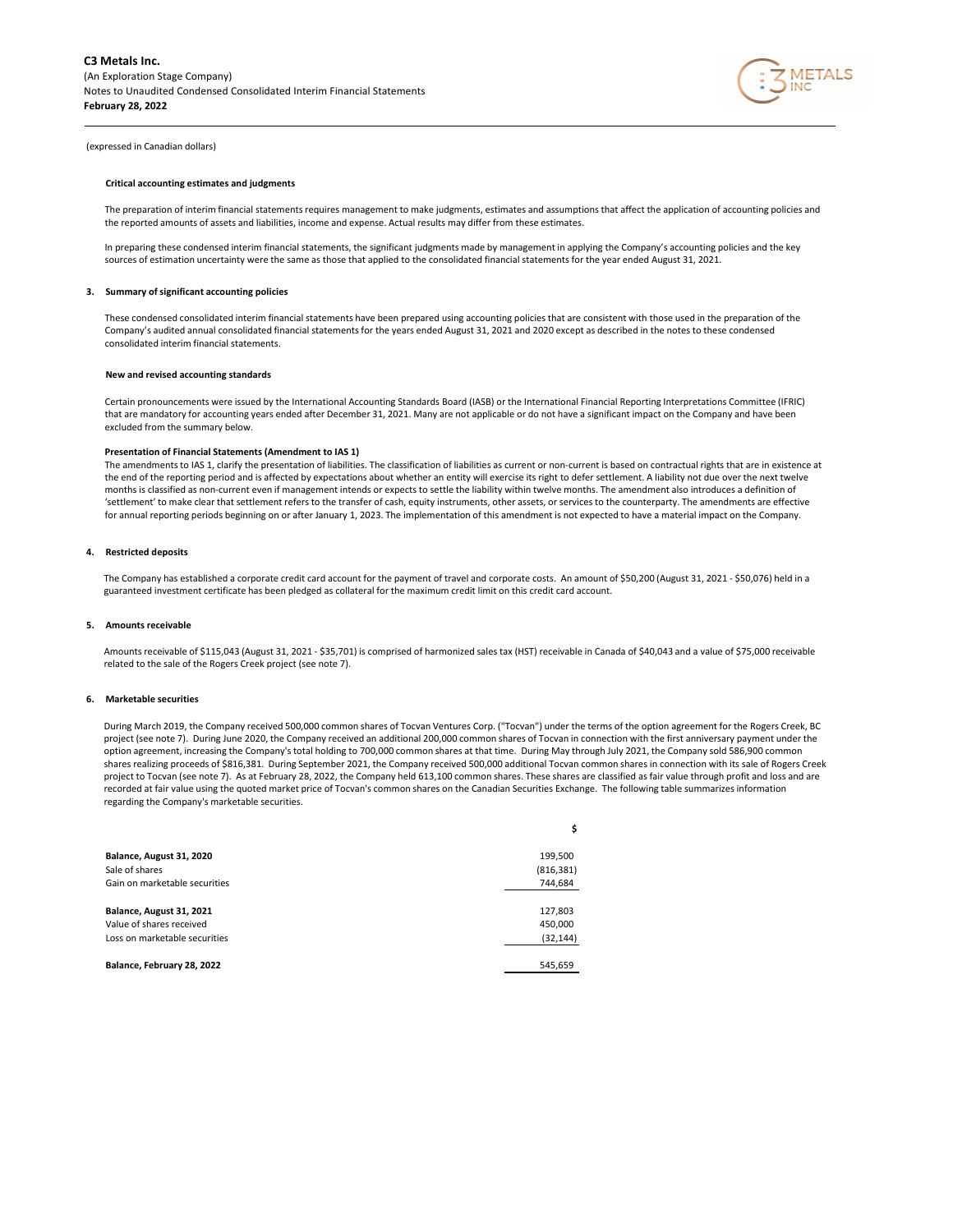

## **7. Mineral exploration properties and deferred exploration expenditures**

|                                                   | Jasperoide<br>(Peru) | <b>Bellas Gate</b><br>(Jamaica) | Rodinia<br>and Other<br>Licenses<br>(Jamaica) | <b>Stewart Brook</b><br>Gold<br>(Nova Scotia,<br>Canada) | <b>Rogers Creek</b><br>and<br><b>Mackenzie</b><br>(BC, Canada) | <b>Total</b>      |
|---------------------------------------------------|----------------------|---------------------------------|-----------------------------------------------|----------------------------------------------------------|----------------------------------------------------------------|-------------------|
|                                                   | \$                   | \$                              | \$                                            | \$                                                       | \$                                                             | \$                |
| <b>Mineral exploration properties:</b>            |                      |                                 |                                               |                                                          |                                                                |                   |
| Balance, August 31, 2021                          | 8,137,689            | 1,738,909                       | 997,683                                       |                                                          | 525,000                                                        | 11,399,281        |
| Licence acquisition and renewal fees              | 394,913              | 514                             | 159                                           |                                                          |                                                                | 395,586           |
| Cash paid for Rodinia royalty purchase            | $\overline{a}$       | $\sim$                          | 31,785                                        |                                                          | ä,                                                             | 31,785            |
| Shares issued to Ares for Jasperoide interest     | 5,100,314            |                                 | $\overline{a}$                                |                                                          | $\overline{\phantom{a}}$                                       | 5,100,314         |
| Proceeds from sale of Rogers Creek project        |                      |                                 | L.                                            |                                                          | (525,000)                                                      | (525,000)         |
| Translation to presentation currency              | 121,126              | (125)                           | (153)                                         | ÷,                                                       | $\overline{a}$                                                 | 120,848           |
| Balance, February 28, 2022                        | 13,754,042           | 1,739,298                       | 1,029,474                                     |                                                          |                                                                | 16,522,814        |
| Balance, August 31, 2020                          | 7,728,935            | 1,734,520                       | 869,683                                       | 2,602                                                    | 3,179,850                                                      | 13,515,590        |
| Licence and claim renewal fees                    | 44,117               | 184                             | 353                                           | L.                                                       |                                                                | 44,654            |
| Translation to presentation currency              | (55, 262)            | (335)                           | (555)                                         | $\overline{a}$                                           | $\overline{a}$                                                 | (56, 152)         |
| Balance, February 28, 2021                        | 7,717,790            | 1,734,369                       | 869,481                                       | 2,602                                                    | 3,179,850                                                      | 13,504,092        |
| Deferred exploration expenditures:                |                      |                                 |                                               |                                                          |                                                                |                   |
| Balance, August 31, 2021                          | 5,498,368            | 4,160,598                       | 790,561                                       |                                                          |                                                                | 10,449,527        |
| Geology                                           | 1,394,988            | 237,925                         | 64,301                                        |                                                          |                                                                | 1,697,214         |
| Geochemical                                       | 1,524                | 53                              | ä,<br>L.                                      |                                                          |                                                                | 1,577             |
| Geophysical                                       | 179,560              | 1,050                           |                                               |                                                          |                                                                | 180,610           |
| Drilling and related                              | 1,955,828            | 78,485                          | 6,822                                         |                                                          |                                                                | 2,041,135         |
| Environmental<br>Community and social development | 71,549<br>465,149    | 1,520<br>16,609                 | 2,172<br>$\overline{a}$                       |                                                          |                                                                | 75,241<br>481,758 |
| Health and safety                                 |                      |                                 |                                               |                                                          |                                                                | 154,134           |
| IVA tax recoverable                               | 143,806<br>529,912   | 10,328<br>$\overline{a}$        | L,                                            |                                                          |                                                                | 529,912           |
| Translation to presentation currency              | 534,219              | (32, 292)                       | 116                                           |                                                          |                                                                | 502,043           |
| Balance, February 28, 2022                        | 10,774,903           | 4,474,276                       | 863,972                                       |                                                          |                                                                | 16,113,151        |
| Balance, August 31, 2020                          | 248,991              | 4,184,863                       | 623,335                                       | 37,195                                                   | 379,474                                                        | 5,473,858         |
| Geology                                           | 196,088              | 29,040                          | 9,943                                         | L.                                                       | 1,200                                                          | 236,271           |
| Geochemical                                       |                      | $\blacksquare$                  |                                               |                                                          | 1,950                                                          | 1,950             |
| Geophysical                                       | 2,040                |                                 |                                               |                                                          |                                                                | 2,040             |
| Drilling and related                              | 615,516              | 10,986                          |                                               |                                                          |                                                                | 626,502           |
| Environmental                                     | 1,888                | 1,060                           |                                               |                                                          | $\overline{a}$                                                 | 2,948             |
| Community and social development                  | 146,740              | $\overline{a}$                  |                                               |                                                          |                                                                | 146,740           |
| Health and safety                                 | 28,728               | 550                             |                                               |                                                          |                                                                | 29,278            |
| IVA tax recoverable                               | 122,423              |                                 |                                               |                                                          |                                                                | 122,423           |
| Translation to presentation currency              | (6, 555)             | (94, 413)                       | (13, 177)                                     | $\overline{a}$                                           | ä,                                                             | (114, 145)        |
| Balance, February 28, 2021                        | 1,355,859            | 4,132,086                       | 620,101                                       | 37,195                                                   | 382,624                                                        | 6,527,865         |

#### **Jasperoide project, Peru**

The Company holds a 100% beneficial interest in 15 exploration concessions and has an option agreement to earn a 100% interest in two additional concessions. These 17 concessions are located in the Andahuaylas-Yauri belt of Peru and comprise the Jasperoide copper-gold project. The Jasperoide project concessions cover a total area of 7,597 hectares. On February 26, 2020, the Company completed the acquisition of a 100% interest in LARG. At that time, LARG's subsidiary C3 Peru held a 100% beneficial interest in eight exploration concessions and had two option agreements to earn a potential 100% in five additional concessions. On July 13, 2021, the Company entered into a binding Heads of Agreement to acquire 100% of Hochschild Mining PLC's ("Hochschild") interest in the Jasperoide project relating to three concessions subject to an option agreement. This transaction to consolidate the ownership in Jasperoide was closed during October 2021 (see below).

## *La Bruja*

Two concessions are subject to an option agreement with Inversiones La Bruja S.A.C. ("La Bruja"), where the Company can earn a 100% interest in the equity shares of La Bruja subject to minimum exploration expenditures of US\$2,000,000 and total cash option payments of US\$2,000,000. During June 2020, amending agreements to adjust the timing of cash option payments and exploration expenditure requirements were concluded. Cash option payments totalling US\$500,000 have been provided to November 30, 2021, including US\$320,000 paid during August 2021. A balance of US\$1,500,000 in future cash payments is required with US\$500,000 payable on or before August 31, 2022 and US\$1,000,000 payable on or before August 31, 2023. During the quarter ended August 31, 2021, cumulative exploration expenditures incurred exceeded the total minimum requirement of US\$2,000,000. Following the earn-in of a 100% interest in the concessions a net smelter return ("NSR") royalty of 1.5% would be payable to the former shareholders of La Bruja.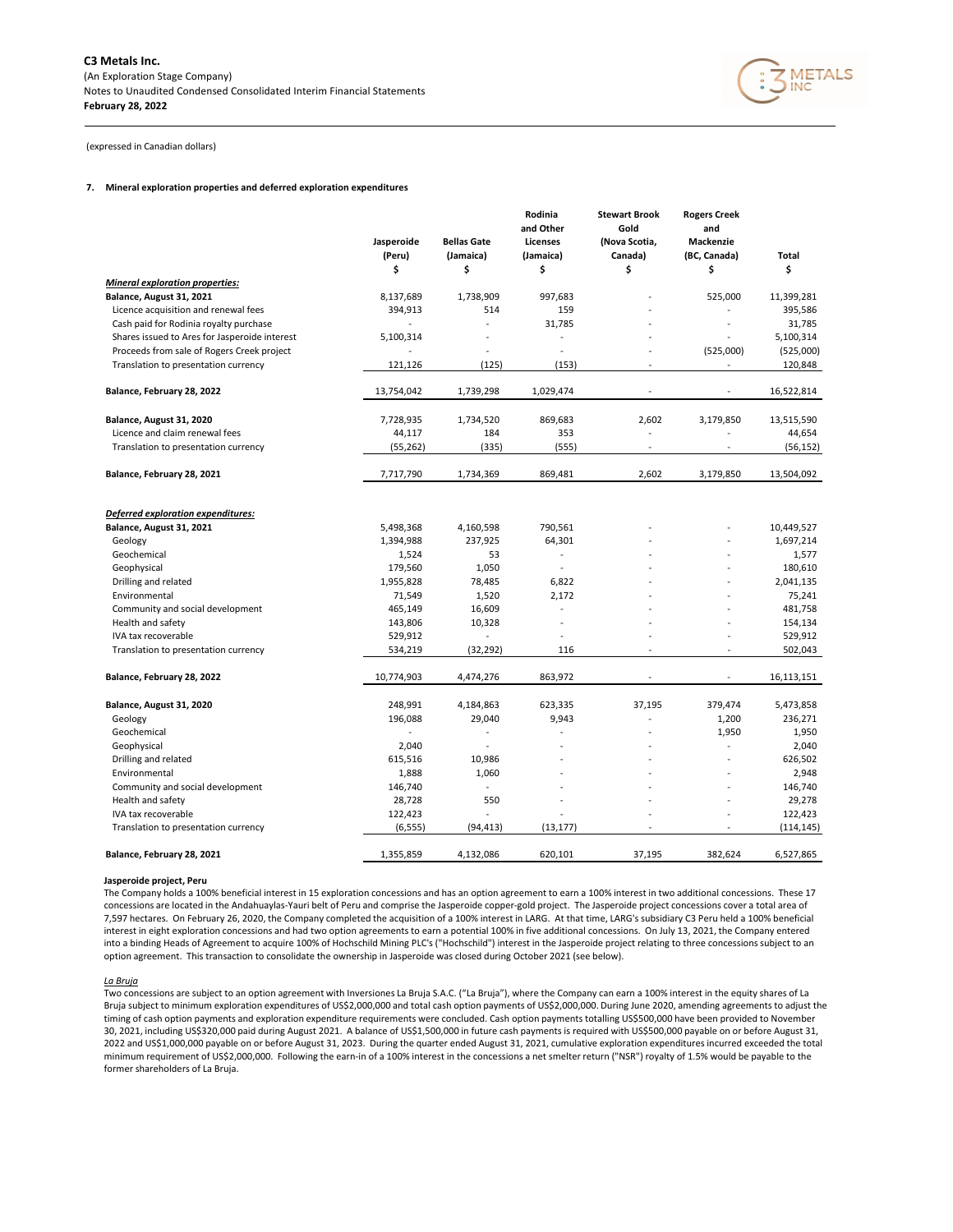

## *Ares*

Three concessions were subject to an option agreement with Compania Minera Ares S.A.C. ("Ares") where the Company had the right to earn an initial 51% interest in these concessions subject to incurring cumulative exploration expenditures of US\$5,000,000 (including LARG and C3 Peru expenditures prior to the February 26, 2020 acquisition date and including certain administrative costs) by October 2023. During June 2021, the Company exceeded the cumulative expenditure requirements and on July 13, 2021, the Company entered into a binding Heads of Agreement to acquire 100% of Hochschild's interest in the three concessions. As consideration for the acquisition, during October 2021 the Company issued 25,001,540 common shares of the Company valued at \$5,100,314 to Ares. The common shares issued are subject to contractual resale restrictions providing that the common shares may not be sold, transferred, optioned, encumbered, pledged or hypothecated in any way, except as follows: (i) as to 25% on the date which is four months from the date of issuance; (ii) as to 25% on the date which is eight months from the date of issuance; and (iii) as to 50% on the date which is 12 months from the date of issuance.

In connection with the acquisition, the Company granted a 1.5% NSR royalty in favour of Ares in respect of the Ares mineral concessions subject to the right of the Company to purchase 1% of the NSR (thereby reducing the NSR to 0.5%) for a price of US\$1,000,000 at any time, replacing the previously granted 1.5% net smelter returns royalty that had no buy back provision.

## **Bellas Gate property agreements**

### *OZ Minerals Ltd. agreements*

#### *Current OZ Minerals agreement*

During September 2016, the Company announced it had finalized a Heads of Agreement ("HoA") with OZ Minerals Ltd., an Australian copper-gold producer listed on the Australian Securities Exchange ("OZ Minerals"), to acquire all of OZ Minerals' property holdings in Jamaica which included the 70% interest that OZ Minerals had earned in the Bellas Gate Project (see below) and five licences covering 276 square kilometres which OZ Minerals had acquired directly in 2014. Additionally, the Company retained a 100% interest in the Above Rocks project as OZ Minerals elected not to proceed with the joint venture earn-in (see below). A definitive legal agreement incorporating the terms of the HoA was concluded in January 2017.

Under the terms of the definitive agreement, for the acquisition of the 70% interest in the Bellas Gate Project the Company is obligated to: (i) pay OZ Minerals \$8.5 million within one year of commencement of commercial production at Bellas Gate; (ii) pay OZ Minerals an additional \$4 million within two years of commencement of commercial production; and, (iii) grant OZ Minerals a 2% NSR with a buyback right of two-thirds of the NSR for \$1.3 million with any NSR payments capped at a maximum amount of \$20 million.

Additionally, the Company acquired a 100% interest in the five OZ Minerals licences consisting of the Arthur's Seat, Berkshire Hall, Mount Ogle, Shirley Castle and Windsor Castle Special Exclusive Prospecting Licences (SEPLs). Under the terms of the January 2017 agreement the Company was obligated to provide OZ Minerals a single payment of \$1.5 million within one year of commencement of commercial production on any of the five licences. Each of the licences was subject to a 2% NSR with a buyback of onehalf of the NSR for \$500,000. During May 2019, the Company completed amendments to the agreement with OZ Minerals to: (i) waive the \$1.5 million payment within one year of commencement of commercial production if the mineral product is less than 10,000 tonnes per annum; and, (ii) reduce the 2% NSR to a 1% NSR with a buyback of one-half for \$250,000 on any of the SEPLs.

On June 19, 2019, the Company announced an agreement with Geophysx Jamaica Ltd. ("Geophysx"), pursuant to which Geophysx agreed to acquire six of the Company's SEPLs located in Jamaica including four of the SEPLs acquired from OZ Minerals and two of the Rodinia SEPLs. The SEPLs contain early-stage copper-gold exploration projects and include the Belvedere, Mount Royal, Mount Ogle, Berkshire Hall, Windsor Castle and Shirley Castle SEPLs.

Pursuant to this agreement, Geophysx acquired a 100% interest in each of the projects for total cash of \$277,605 (US\$210,000). The Company retains a NSR royalty of 1% on four of these SEPLs. Geophysx will have the right to buy down the first half of the NSR for US\$50,000 per each 0.1% of the NSR (total of US\$250,000) and the second half of the NSR for US\$70,000 per each 0.1% of the NSR (total of US\$350,000). Geophysx would make future cash payments to the Company at milestones following commencement of commercial production that could total US\$240,000.

#### *Preceding OZ Minerals agreements*

During May 2013, the Company entered into a term sheet with OZ Minerals that lead to a farm-in joint venture agreement relating to the Bellas Gate Project which consists of the Bellas Gate and Browns Hall SEPLs which total 84 sq. km. in area.

The term sheet provided that upon certain conditions being met, that OZ Minerals and the Company would enter into an agreement which would potentially lead to a joint venture with respect to the Bellas Gate Project and the Company would grant OZ Minerals a right to enter into separate agreements on each of the Company's other projects in Jamaica (which comprise the other four SEPLs, excluding the Bellas Gate Project SEPLs). During January 2014, OZ Minerals completed a US\$900,000 equity investment in the Company and confirmed the satisfactory completion of their due diligence and that all conditions precedent had been satisfied such that the terms of the May 2013 term sheet became binding. A definitive agreement incorporating the terms contained in the term sheet and other conditions that are customary for mining exploration project joint venture agreements was completed during May 2015.

Significant terms of the definitive agreement included an initial phase of work by OZ Minerals for \$500,000 of exploration expenditures. In total, to earn a 70% interest in the Bellas Gate Project, OZ Minerals was required to spend \$6.5 million on exploration and make cash payments to the Company of \$475,000 over a maximum period of 3.5 years. During January 2016, the Company announced that OZ Minerals had incurred cumulative exploration expenditures in excess of \$8.3 million and had fulfilled the Phase 4 earn-in requirements to have a vested 70% interest in the Bellas Gate Project. OZ Minerals was then able to earn a further 10% interest by financing all work to the end of a feasibility study. This Phase 5 of the earn-in was initiated during February 2016.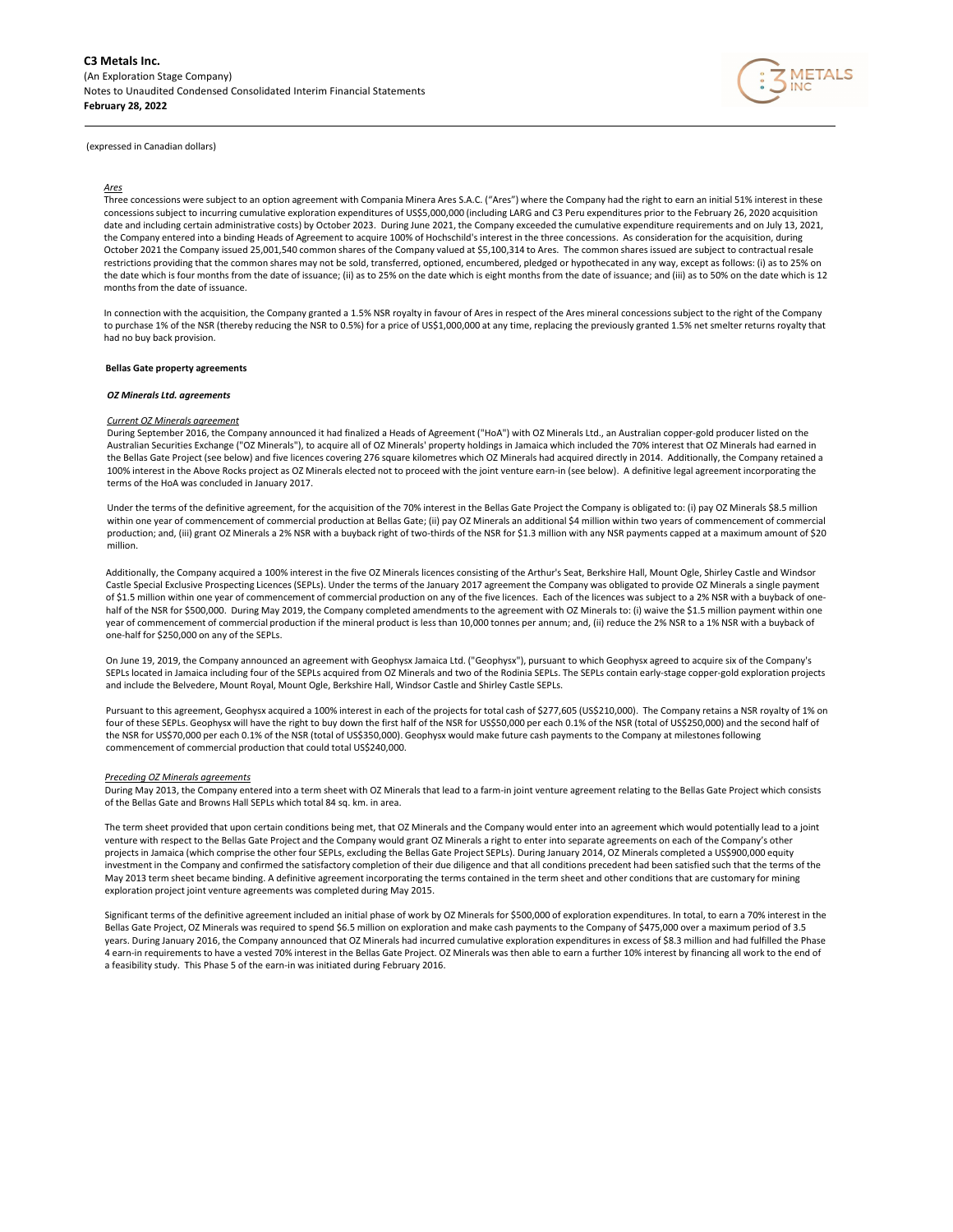

Additionally, OZ Minerals was provided the option to fly airborne geophysics over the Company's other three Jamaican projects (comprised of four SEPLs, see *Rodinia Jamaica property licenses* below) in return for the right to enter into joint ventures on any or all of the projects. OZ Minerals completed the airborne geophysics during June 2015. During September 2015, the Company and OZ Minerals entered into a definitive agreement with respect to the earn-in and potential joint venture on the Above Rocks Project. OZ Minerals did not elect to proceed with joint ventures on the Hungry Gully and Main Ridge Projects.

The Bellas Gate Project is subject to a 2% NSR in favour of Clarendon Consolidated Minerals Ltd. ("CCM").

#### **Rodinia Jamaica property licenses**

#### *Acquisition of Rodinia Jamaica Limited*

On March 31, 2012, the Company completed the acquisition of a 100% interest in Rodinia Jamaica Limited ("RJL") from Tigers Realm Metals Pty Limited ("TRM") and Rodinia Resources Pty Limited ("Rodinia"). RJL held a 100% interest in four SEPLs in Jamaica which are known as Belvedere, Hungry Gully, Main Ridge and Mount Royal and total 184 sq. km. in area. The Belvedere and Mount Royal SEPLs are contiguous and are considered one project area known as Above Rocks. Rodinia retained a 2% NSR in respect of the four SEPLs.

On June 22, 2021, the Company entered into a binding agreement with Rodinia to purchase 1.5% of the 2% NSR related to the Hungry Gully and Main Ridge SEPLs in Jamaica for cash consideration of \$93,497 (US\$75,000) and the issuance of 190,062 common shares valued at \$29,840. On February 19, 2022, the Company entered into an additional agreement with Rodinia to purchase the remaining 0.5% NSR related to the Hungry Gully and Main Ridge SEPLs for cash consideration of \$31,785 (US\$25,000). No royalties remain payable on the Hungry Gully and Main Ridge SEPLs.

#### *Sale of licences to Geophysx Jamaica Ltd.*

On June 19, 2019, the Company announced an agreement with Geophysx, pursuant to which Geophysx agreed to acquire six of the Company's SEPLs including four of the SEPLs acquired from OZ Minerals and the Belvedere and Mount Royal SEPLs (see above). The Company retains a 100% interest in the Hungry Gully and Main Ridge SEPLs.

#### **Stewart Brook Gold project, Nova Scotia**

During April, 2019, the Company acquired, through staking, a 100% interest in four licences comprising the Stewart Brook Gold project area covering over 46 sq. km. in Guysborough County, Nova Scotia. During the third quarter of fiscal 2021, the Company determined that it would not continue with exploration at the Stewart Brook Gold project. An impairment charge of \$39,797 was recorded with respect to prior property costs and exploration expenditures for the project.

#### **Rogers Creek and Mackenzie properties**

The Rogers Creek and Mackenzie projects were acquired with the reverse takeover of Miocene. These properties are described as follows.

#### *Rogers Creek*

During September 2021, the Company completed the sale of a 100% interest in the Rogers Creek property to Tocvan Ventures Corp. ("Tocvan") as discussed below. The Rogers Creek project is located within the Coastal Mountain Belt of British Columbia, northeast of Vancouver and consists of 23 claims totalling 212 sq. km. in area. A 2.5% NSR royalty is payable to the original vendor of the property upon production, half of which can be purchased for \$1.25 million.

During May 2018, the Company entered into an option earn-in agreement with Tocvan who had a right to earn an 80% interest in the Rogers Creek project by spending \$1,900,000 on exploration; payment of \$25,000 cash; and the issuance of 1,300,000 Tocvan common shares over the initial four year earn-in period. Initial payments of \$25,000 cash and 500,000 common shares were payable following the Canadian Securities Exchange's approval of Tocvan's going public transaction. These initial payments were received during March 2019. During June 2020, the Company received a second payment of 200,000 common shares. Following the successful completion of the earnin, an 80% / 20% joint venture was to be formed where the Company would have retained a 20% interest in the project subject to funding future pro-rata expenditures. A 3% NSR royalty was to be payable by Tocvan to the Company with advance royalty payments of \$50,000 per year after Tocvan had earned its 80% interest.

On September 29, 2021, the Company and Tocvan entered into a purchase and sale agreement for the Rogers Creek project whereby Tocvan acquired a 100% interest in the project and the prior option earn-in agreement was terminated. Consideration received for the sale was comprised of 500,000 common shares of Tocvan and will also include common shares in a newly formed company called Cascade Copper Corp., having a value of \$75,000, based on the prelisting financing price when listed on the Canadian Securities Exchange. Tocvan will, subject to shareholder and regulatory approval, spin out its 100% interest in the Rogers Creek project into Cascade Copper Corp., which will focus on copper porphyry exploration assets in Southern British Columbia. The Company will retain a 2% NSR on the Rogers Creek project where 1% can be repurchased for \$1 million.

#### *Mackenzie*

The Company had a 100% interest in the Mackenzie property located within the Coastal Mountain Belt of British Columbia, north of Vancouver which consists of 9 claims totalling 91 sq. km. in area. The property is subject to a 2% NSR royalty which is payable upon production, 62.5% of which can be purchased at \$1 million adjusted for the Consumer Price Index for the City of Vancouver. The Company has the first right of refusal to purchase the remaining 37.5% of the NSR. Additionally, a 1.75% NSR royalty on the Mackenzie property was granted to Wallbridge Mining Company Ltd. ("Wallbridge") in connection with Miocene's prior line of credit arrangements with Wallbridge. The Wallbridge NSR can be repurchased for \$1.75 million.

As at August 31, 2021, the Company recorded an impairment charge of \$3,039,374 with respect to its property and exploration expenditures related to the Rogers Creek and Mackenzie projects. This impairment charge left a residual value of \$525,000 relating to the Rogers Creek property equivalent to the value of the Tocvan and Cascade Copper common shares received and to be received. A full impairment charge with respect to the Mackenzie project was recorded. During December 2021, the Mackenzie project claims lapsed.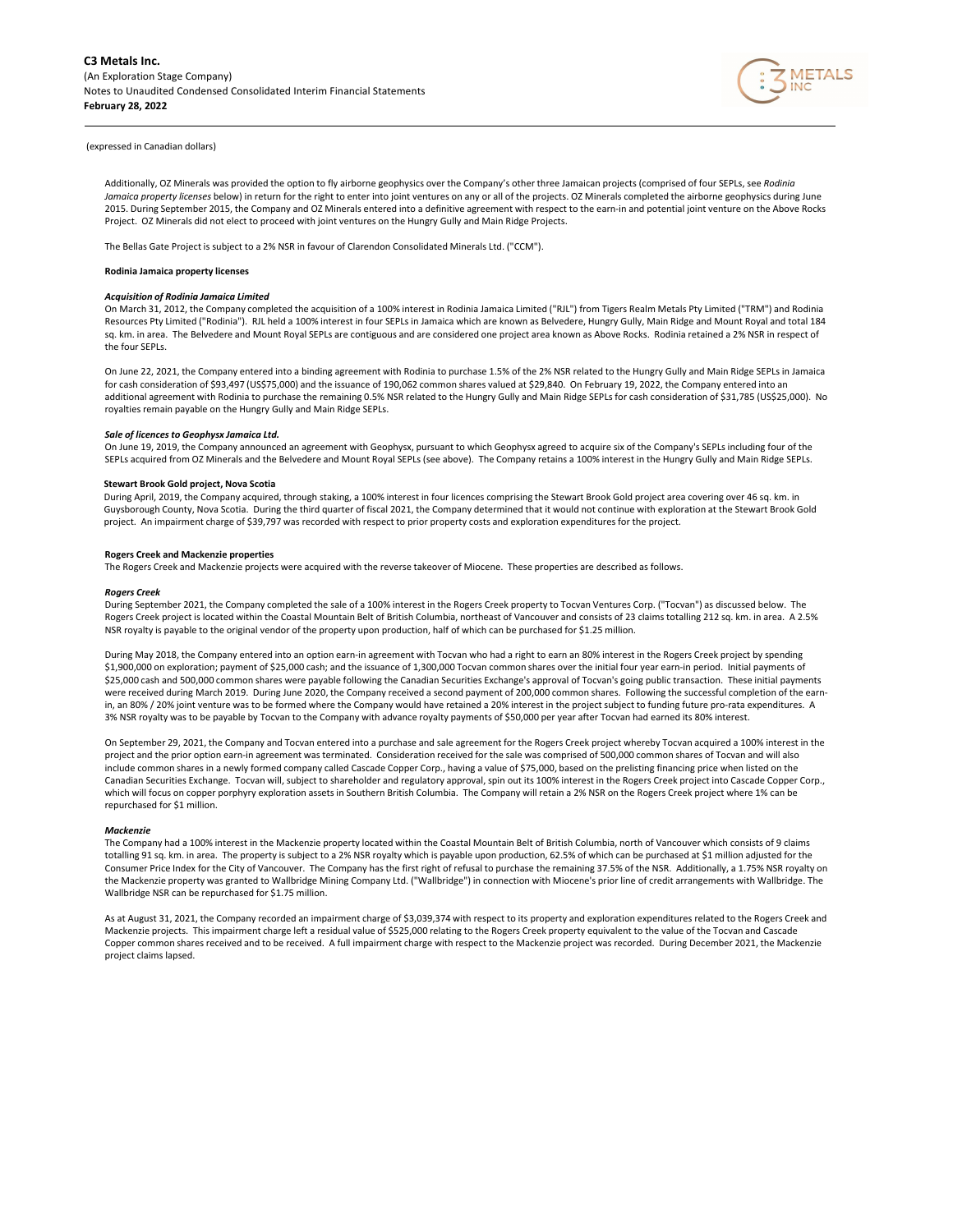

## **8. Capital stock**

#### **Authorized**

The Company is authorized to issue an unlimited number of common shares, having no par value.

#### **Issued**

#### *Share issuances during fiscal 2022*

During February 2022, the Company issued 1,500,000 common shares valued at \$165,000 for vested restricted share units and issued 814,014 common shares valued at \$76,167 for deferred share units.

During December 2021, the Company issued 423,800 common shares valued at \$32,137 in connection with the exercise of 423,800 broker warrants.

On November 9, 2021, the Company closed a bought deal private placement with a syndicate of underwriters led by Canaccord Genuity Corp., pursuant to which the underwriters purchased a total of 101,582,178 common shares of the Company for gross proceeds of \$19,300,614. In connection with this financing, cash commissions totaling \$1,150,541 were paid to the underwriters (in addition to other direct share issue costs incurred of \$165,323) and a total of 6,016,031 broker warrants exercisable for common shares at \$0.19 were issued with an expiry date of November 9, 2023. These broker warrants were recorded at a value of \$634,100.

During October 2021, the Company issued 25,001,540 common shares of the Company valued at \$5,100,314 to Ares for its interest in the Jasperoide project (see note 7).

#### *Share issuances during fiscal 2021*

During August 2021, the Company issued 190,062 common shares in connection with the purchase of the Rodinia royalty (see note 7). These common shares were recorded at a value of \$29,840.

During February 2021, the Company closed a brokered private placement financing in two tranches raising total gross proceeds of \$7,414,509 with the issuance of 52,960,779 common shares. In connection with this financing, the Company paid cash commissions and a corporate finance fee in the aggregate amount of \$518,446 (in addition to other direct share issue costs incurred of \$135,950) and issued a total of 3,706,900 broker warrants to the agents. Each broker warrant entitles the holder to purchase one common share at a price of \$0.14 per share until their expiry date on February 18, 2022. These broker warrants were recorded at a value of \$286,000.

During January through March of 2021, the Company issued 23,344,751 common shares upon the exercise of 23,344,571 warrants with a fair value of \$483,484 for cash proceeds of \$2,334,475; issued 8,060,000 common shares upon the exercise of 8,060,000 stock options with a fair value of \$326,059 for cash proceeds of \$481,000; and, issued 458,800 common shares upon the exercise of 458,800 broker warrants with a fair value of \$14,022 for cash proceeds of \$23,840.

#### **Warrants**

As at February 28, 2022, a total of 5,200,000 warrants were outstanding. These warrants are exercisable at \$0.08 and expire on September 4, 2022. During January through March of 2021, a total of 23,344,751 warrants were exercised for cash proceeds to the Company of \$2,334,475. During March 2021, a balance of 684,999 warrants exercisable at \$0.10 expired.

The fair value of warrants have been estimated using the Black-Scholes option pricing model and this value has been presented as a separate component of shareholders' equity. The range of assumptions used for the valuation of warrants during fiscal 2020 was as follows: expected life of 3.0 years; expected volatility of 91%; risk-free interest rate of 1.70%; and, a dividend yield of nil.

#### **Broker warrants**

In connection with the November 2021 bought deal private placement the Company issued a total of 6,016,031 broker warrants to the agents. Each broker warrant entitles the holder to purchase one common share at a price of \$0.19 per share until their expiry date on November 9, 2023. These broker warrants were recorded at a value of \$634,100. In connection with the February 2021 brokered placement the Company issued a total of 3,706,900 broker warrants to the agents. Each broker warrant entitled the holder to purchase one common share at a price of \$0.14 per share. These broker warrants expired on February 18, 2022. These broker warrants were recorded at a value of \$286,000.

As at February 28, 2022, a total of 7,591,031 broker warrants were outstanding as follows.



During December 2021, a total of 423,800 broker warrants were exercised for proceeds to the Company of \$21,190 and during January 2022, a balance of 294,600 broker warrants expired. During January through May of 2021, a total of 458,800 broker warrants were exercised for proceeds to the Company of \$23,840. As at August 31, 2021, a total of 6,000,300 broker warrants were outstanding with a weighted-average exercise price of \$0.11.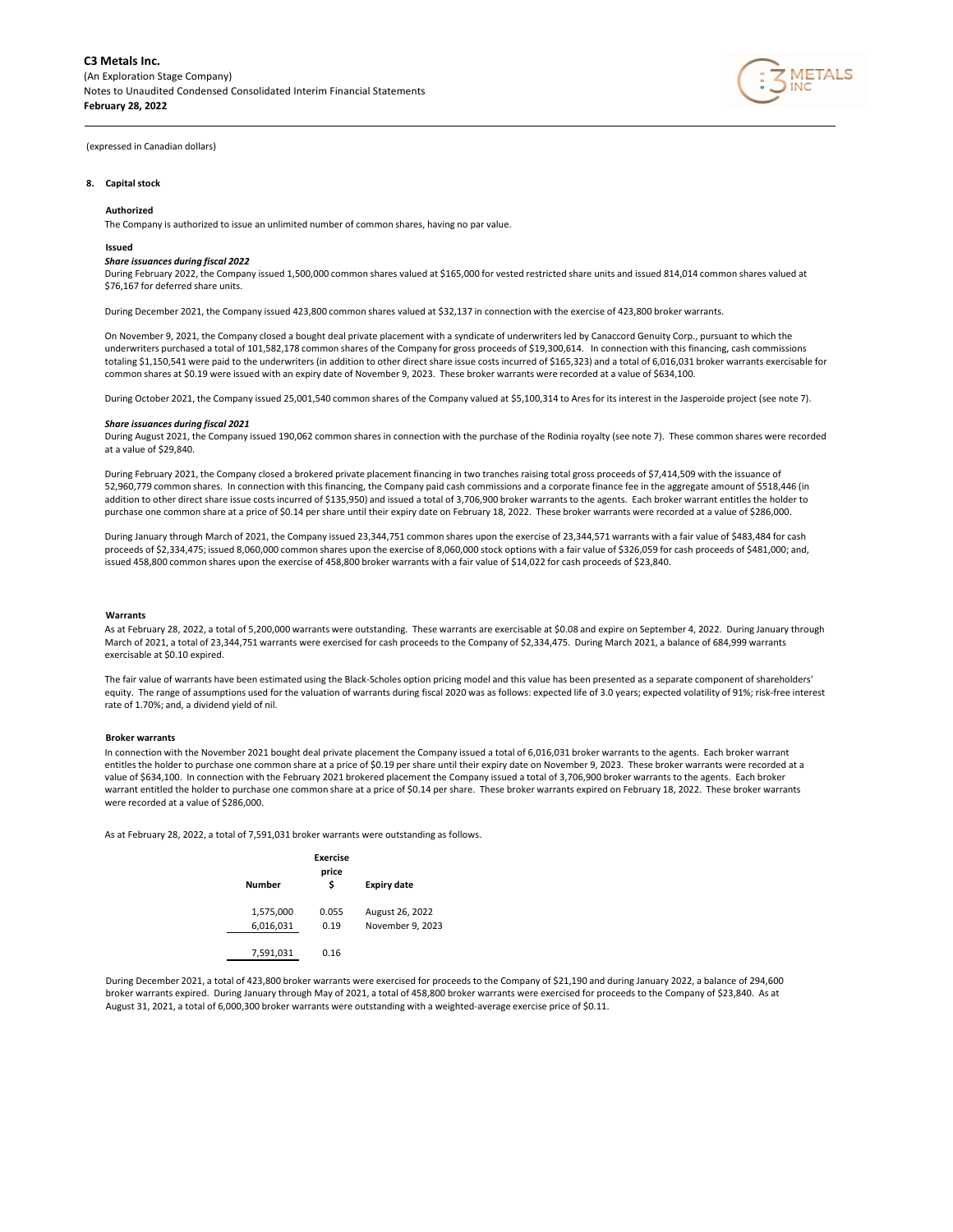

The fair value of broker warrants was estimated using the Black-Scholes option pricing model and the values were recorded in contributed surplus and share issue costs reducing capital stock. The range of assumptions used for the valuation of these broker warrants are as follows.

|                                             | 2022  | 2021  |
|---------------------------------------------|-------|-------|
| Expected life in years                      | 2.0   | 1.0   |
| <b>Expected volatility</b>                  | 107%  | 134%  |
| Risk-free interest rate                     | 0.95% | 0.23% |
| Dividend yield                              | Nil   | Nil   |
| Weighted-average exercise price             | 0.19  | 0.14  |
| Weighted-average market price at issue date | 0.19  | 0.15  |
| Weighted-average fair value                 | 0.105 | 0.077 |

## **Stock options**

During October 2010, the Company approved a stock option plan available to its employees, officers, directors and service providers. The number of options available under the plan is a maximum of 10% of the total number of issued and outstanding common shares. The Compensation Committee recommends to the Board the vesting period and exercise rights for each stock option granted.

Activity with respect to stock options is as follows:

|                            |               | Weighted-      |                                |
|----------------------------|---------------|----------------|--------------------------------|
|                            |               | average        |                                |
|                            |               | exercise price |                                |
|                            | <b>Number</b> | \$             | <b>Expiry</b>                  |
|                            |               |                |                                |
| Balance, August 31, 2020   | 28,705,000    | 0.08           | February 2021 to December 2024 |
| Exercised                  | (8,060,000)   | 0.06           | February 2021 to May 2024      |
| Granted                    | 18,000,000    | 0.13           | January 2026 to April 2026     |
| Forfeited                  | (300,000)     | 0.15           | <b>March 2026</b>              |
| Balance, August 31, 2021   | 38,345,000    | 0.11           | April 2022 to April 2026       |
| Granted                    | 1,000,000     | 0.125          | January 2023                   |
| Forfeited                  | (500,000)     | 0.17           | April 2026                     |
| Balance, February 28, 2022 | 38,845,000    |                |                                |

As at February 28, 2022 outstanding stock options are as follows:

|                                | <b>Options outstanding</b> |                                                                  |                      | <b>Options exercisable</b>                                       |                  |
|--------------------------------|----------------------------|------------------------------------------------------------------|----------------------|------------------------------------------------------------------|------------------|
| <b>Exercise</b><br>price<br>\$ | Number of<br>options       | Weighted-<br>average<br>remaining<br>contractual<br>life (years) | Number of<br>options | Weighted-<br>average<br>remaining<br>contractual<br>life (years) | Expiry           |
|                                |                            |                                                                  |                      |                                                                  |                  |
| 0.05                           | 8,610,000                  | 2.8                                                              | 8,610,000            | 2.8                                                              | December 7, 2024 |
| 0.08                           | 5,450,000                  | 2.2                                                              | 5,450,000            | 2.2                                                              | May 15, 2024     |
| 0.10                           | 2,085,000                  | 0.2                                                              | 2,085,000            | 0.2                                                              | April 30, 2022   |
| 0.10                           | 500,000                    | 0.3                                                              | 500,000              | 0.3                                                              | June 22, 2022    |
| 0.10                           | 1,000,000                  | 1.4                                                              | 1,000,000            | 1.4                                                              | July 31, 2023    |
| 0.11                           | 8,000,000                  | 3.8                                                              | 8,000,000            | 3.8                                                              | January 5, 2026  |
| 0.125                          | 1,000,000                  | 0.9                                                              | 1,000,000            | 0.9                                                              | January 31, 2023 |
| 0.15                           | 1,000,000                  | 1.4                                                              | 1,000,000            | 1.4                                                              | July 31, 2023    |
| 0.15                           | 8,700,000                  | 4.1                                                              | 4,300,000            | 4.1                                                              | March 26, 2026   |
| 0.17                           | 500,000                    | 4.2                                                              |                      | 4.2                                                              | April 15, 2026   |
| 0.20                           | 1,000,000                  | 1.4                                                              | 1,000,000            | 1.4                                                              | July 31, 2023    |
| 0.25                           | 1,000,000                  | 1.4                                                              | 1,000,000            | 1.4                                                              | July 31, 2023    |
|                                | 38,845,000                 | 2.9                                                              | 33,945,000           | 2.7                                                              |                  |

On January 5, 2021, the Company granted a total of 8,000,000 stock options to directors, officers, employees and consultants of the Company. These stock options are exercisable at \$0.11 per share and expire on January 5, 2026. On March 25, 2021, the Company granted a total of 9,000,000 stock options to directors, officers, employees and consultants of the Company. These stock options are exercisable at \$0.15 per share and expire on March 26, 2026. On April 14, 2021, the Company granted a total of 1,000,000 stock options to an officer and a consultant of the Company. These stock options are exercisable at \$0.17 per share and expire on April 15, 2026.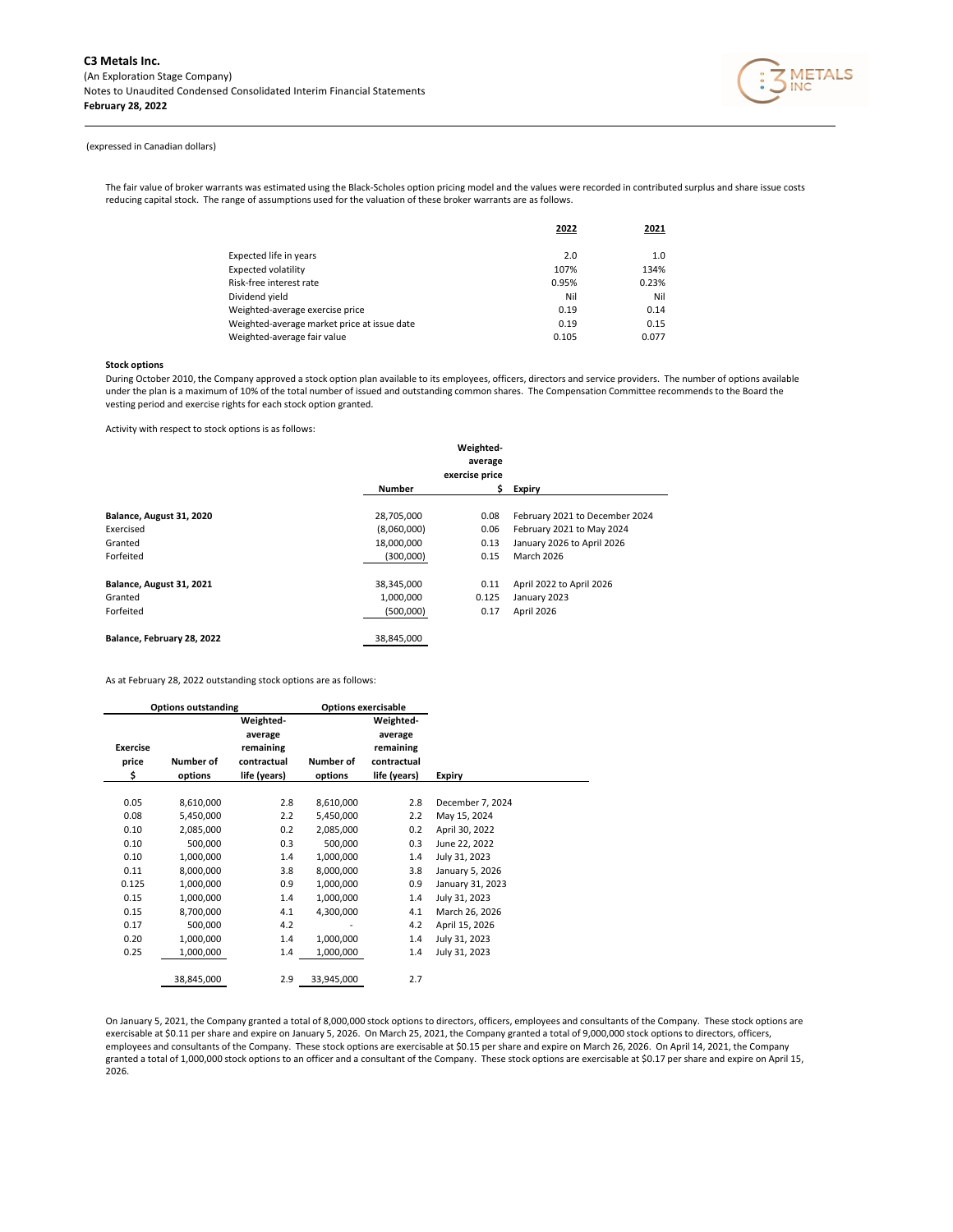

During the six month period ended February 28, 2022, the Company recorded a total of \$477,733 (six months ended February 28, 2021 - \$253,800) in share based compensation expense related to stock options. Share based compensation amounts are included in shareholders' equity as contributed surplus. The values determined using the Black-Scholes option pricing model, with respect to stock options granted during fiscal 2021 utilized the following assumptions and values.

|                                             | 2022  | 2021            |
|---------------------------------------------|-------|-----------------|
| Expected volatility                         | 66.9% | 99.7% to 106.7% |
| Expected option life (in years)             | 1.0   | 5.0             |
| Risk-free interest rate                     | 1.22% | 0.33% to 0.75%  |
| Expected dividend vield                     | Nil   | Nil             |
| Weighted-average exercise price             | 0.125 | 0.133           |
| Weighted-average market price at grant date | 0.138 | 0.110           |
| Weighted-average fair value                 | 0.042 | 0.098           |

The Company determines expected volatility in relation to both historical Company volatility and by analysis of comparable companies in the mineral exploration sector.

## **Restricted share unit / Deferred share unit plan ("RSU / DSU Plan")**

On June 13, 2013, Company shareholders adopted a RSU/DSU Plan. The Plan provides for granting of RSUs and DSUs for the purpose of advancing the interests of the Company through motivation, attraction and retention of employees, consultants and non-employee directors by granting equity-based compensation incentives, in addition to the Company's stock option plan. The number of shares reserved for issuance for the RSU/DSU Plan and the stock option plan combined shall not exceed 20% of the issued and outstanding common shares on the date of adoption. Under the RSU/DSU Plan, no cash settlements are made as settlement is in common shares only. On June 16, 2017, shareholders of the Company approved an increase in the number of common shares reserved for the RSU/DSU Plan to 9,126,451. Under the terms of the RSU/DSU Plan, the number of common shares issued and issuable to insiders within a one-year period shall not exceed 10% of the issued and outstanding common shares; and, to any one insider within one year shall not exceed 5% of the issued and outstanding common shares. The maximum grant within a one-year period to any one participant shall not exceed 5% of the total issued and outstanding common shares.

#### *Restricted share units*

RSUs have been utilized to compensate participants for their individual performance based achievements and corporate performance, and they are intended to supplement stock option awards. The Company's Compensation Committee may determine the vesting schedule of RSUs at the time of grant. The settlement date shall be no later than the third anniversary of the date of grant and all payments in respect of the vested units shall be paid in full before the end of the same calendar year. Non-vested RSUs are forfeited if the participant voluntarily leaves employment with the Company. On exercise of RSUs, the shares are issued from treasury.

On January 5, 2021, the Company granted 1,500,000 RSUs to a director. During the six month period ended February 28, 2022, the Company recorded \$55,000 in share based compensation expense with respect to these RSUs based on the fair value at the grant date. The value of RSUs granted is recorded as share based compensation expense in contributed surplus over the vesting period. During February 2022, the Company issued 1,500,000 common shares in settlement of these vested RSUs.

#### *Deferred share units*

DSUs have been utilized as a means of reducing the cash payable by the Company for amounts owing to non-executive directors. A DSU is a notional share that has the same value as one share of the Company as at the grant date. DSUs are settled with the issuance of common shares to directors when they retire from the Board. As DSUs are equity settled, they are fair valued based on the market value of the shares at the grant date.

As at February 28, 2022, a total of 737,680 DSUs were outstanding (August 31, 2021 - 1,551,694) having been previously granted to directors of the Company. No additional DSUs were granted during the six month period ended February 28, 2022 or during the year ended August 31, 2021. During February 2022, the Company issued 814,014 common shares in settlement of DSUs to a retired director.

#### **9. Related party transactions and compensation of key management**

The Company has contracts for management and geological services with its officers, directors and companies controlled by its officers and directors. Key management includes all persons named or performing the duties of Chief Executive Officer and President, Chief Financial Officer, Vice President and Director. Compensation awarded to key management has been recorded at the exchange amount, being the amount agreed to by the respective parties, and is with respect to short-term compensation and was conducted in the normal course of business. Amounts are summarized as follows:

|                                                                      | Three months<br>ended<br>February 28,<br>2022<br>Ś | Three months<br>ended<br>February 28,<br>2021<br>Ś | Six months<br>ended<br>February 28,<br>2022 | Six months<br>ended<br>February 28,<br>2021<br>\$ |
|----------------------------------------------------------------------|----------------------------------------------------|----------------------------------------------------|---------------------------------------------|---------------------------------------------------|
| Salaries and contract fee expense of key management                  | 245,838                                            | 225,027                                            | 544.274                                     | 351,788                                           |
| Value of RSUs expensed (note 8)                                      | 13,750                                             | 27,500                                             | 55,000                                      | 27,500                                            |
| Value of stock options with officers and directors expensed (note 8) | 148,884                                            |                                                    | 382,368                                     |                                                   |
|                                                                      | 408.472                                            | 252.527                                            | 981.642                                     | 379,288                                           |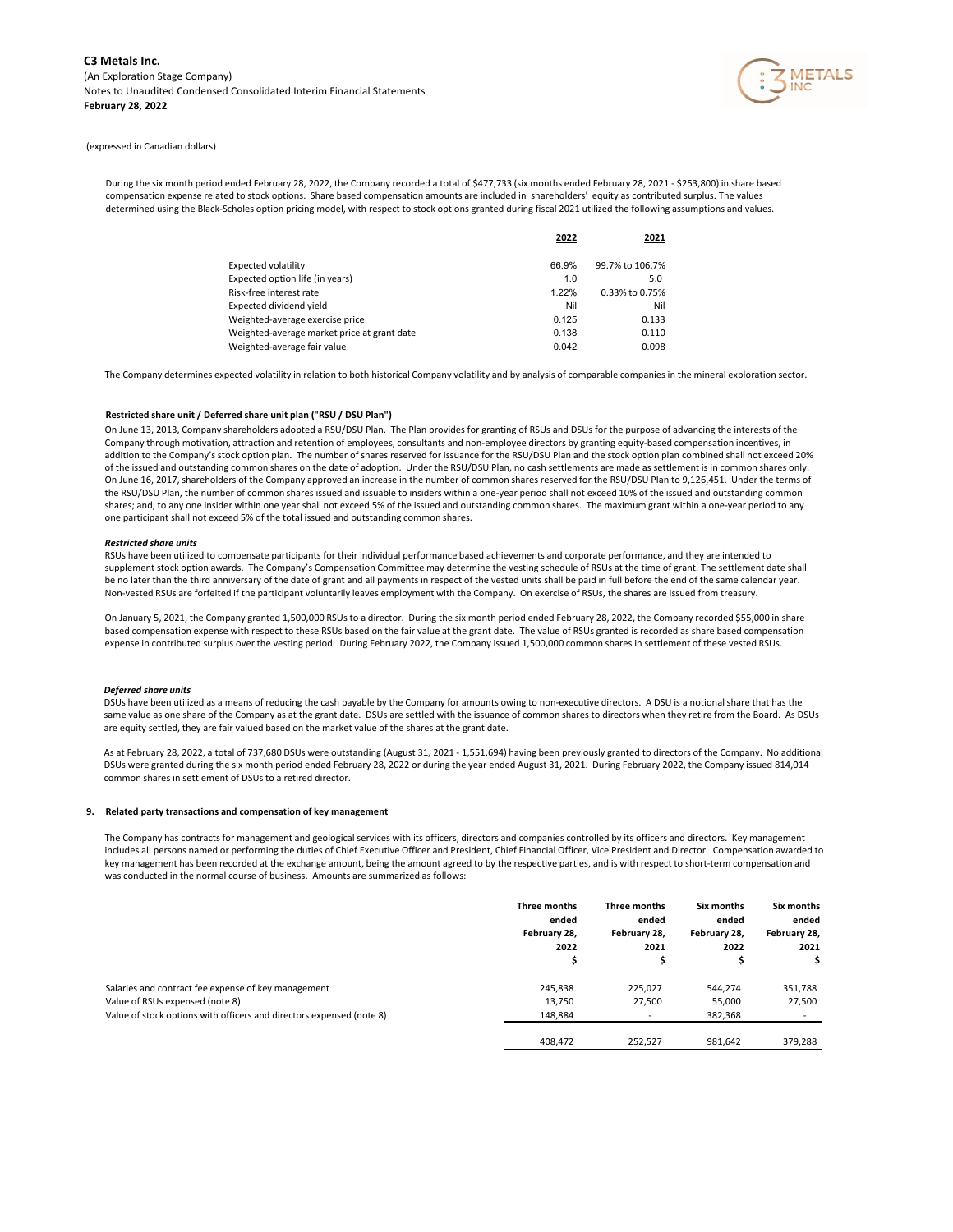

As at February 28, 2022, a total of \$40,926 (August 31, 2021 - \$18,233) is included in accounts payable and accrued liabilities with respect to amounts due to key executive management for service contract obligations and expenses.

 and Chief Financial Officer which provide for a payment upon termination without cause. The President and Chief Executive Officer would be entitled to the greater of one The Company has management service agreements with each of its President and Chief Executive Officer, Vice President, Exploration, Vice President, Business Development months' compensation for each year of service or six months' compensation. With respect to the Vice President Exploration a payment equivalent to six months' compensation would be payable upon termination without cause. With respect to the Vice President Business Development and Chief Financial Officer, payments equivalent to three months' compensation is payable upon termination without cause. The service agreements for the Vice President Exploration, Vice President Business Development and Chief Financial Officer also provide that under certain conditions, including a change in control of the Company, that each of these individuals would be entitled to a lump sum payment. These payments are equivalent to twelve months' compensation with respect to the Vice President Exploration and six months' compensation with respect to both the Vice President Business Development and Chief Financial Officer.

## **10. Financial instruments and risk management**

As at February 28, 2022, the Company's financial instruments include cash and cash equivalents, restricted deposits, marketable securities, accounts payable and accrued liabilities. Due to the short-term nature of these financial instruments the carrying values approximate their fair values.

The Company's activities expose it to a variety of financial risks: credit risk, liquidity risk, price risk, currency risk and interest rate risk. These condensed consolidated interim financial statements do not include all financial risk management information and disclosures required in the annual consolidated financial statements; they should be read in conjunction with the Company's annual financial statements as at August 31, 2021. There have been no changes in the Company's risk management policies or procedures since the year end.

## **11. Segmented information**

The Company's operations comprise one reportable segment being the exploration and development of mineral resource properties. The Company's corporate and administrative offices are in Ontario, Canada. The Company's exploration property assets are in Peru, Jamaica and previously in British Columbia, Canada. Long-term assets by geographic area are as follows:

|         |           | <b>February 28, 2022</b> |                                |           | August 31, 2021        |                                |
|---------|-----------|--------------------------|--------------------------------|-----------|------------------------|--------------------------------|
|         |           | Mineral<br>exploration   | <b>Deferred</b><br>exploration |           | Mineral<br>exploration | <b>Deferred</b><br>exploration |
|         | Equipment | properties               | expenditures                   | Equipment | properties             | expenditures                   |
|         |           | e                        |                                | s         |                        |                                |
| Peru    | 60,104    | 13,754,042               | 10,774,903                     | 53,314    | 8,137,689              | 5,498,368                      |
| Jamaica | 3,663     | 2,768,772                | 5,338,248                      | 3,833     | 2,736,592              | 4,951,159                      |
| Canada  | 11.441    | <b>-</b>                 |                                | 13,371    | 525,000                |                                |
|         | 75,208    | 16,522,814               | 16,113,151                     | 70,518    | 11,399,281             | 10,449,527                     |

#### **12. Capital management**

The Company's capital structure is comprised of shareholders' equity. The Company is not subject to externally imposed capital requirements. The Company's objectives when managing its capital structure are to preserve the Company's access to capital markets and its ability to meet its financial obligations and to finance its exploration activities and general corporate costs (see note 1, going concern).

The Company monitors its capital structure using future forecasts of cash flows, particularly those related to its exploration programs.

The Company manages its capital structure and makes adjustments to it to maintain flexibility while achieving the objectives stated above. To manage the capital structure, the Company may adjust its exploration programs, operating expenditure plans, or issue new common shares and warrants. The Company's capital management objectives have remained unchanged over the periods presented in these consolidated financial statements.